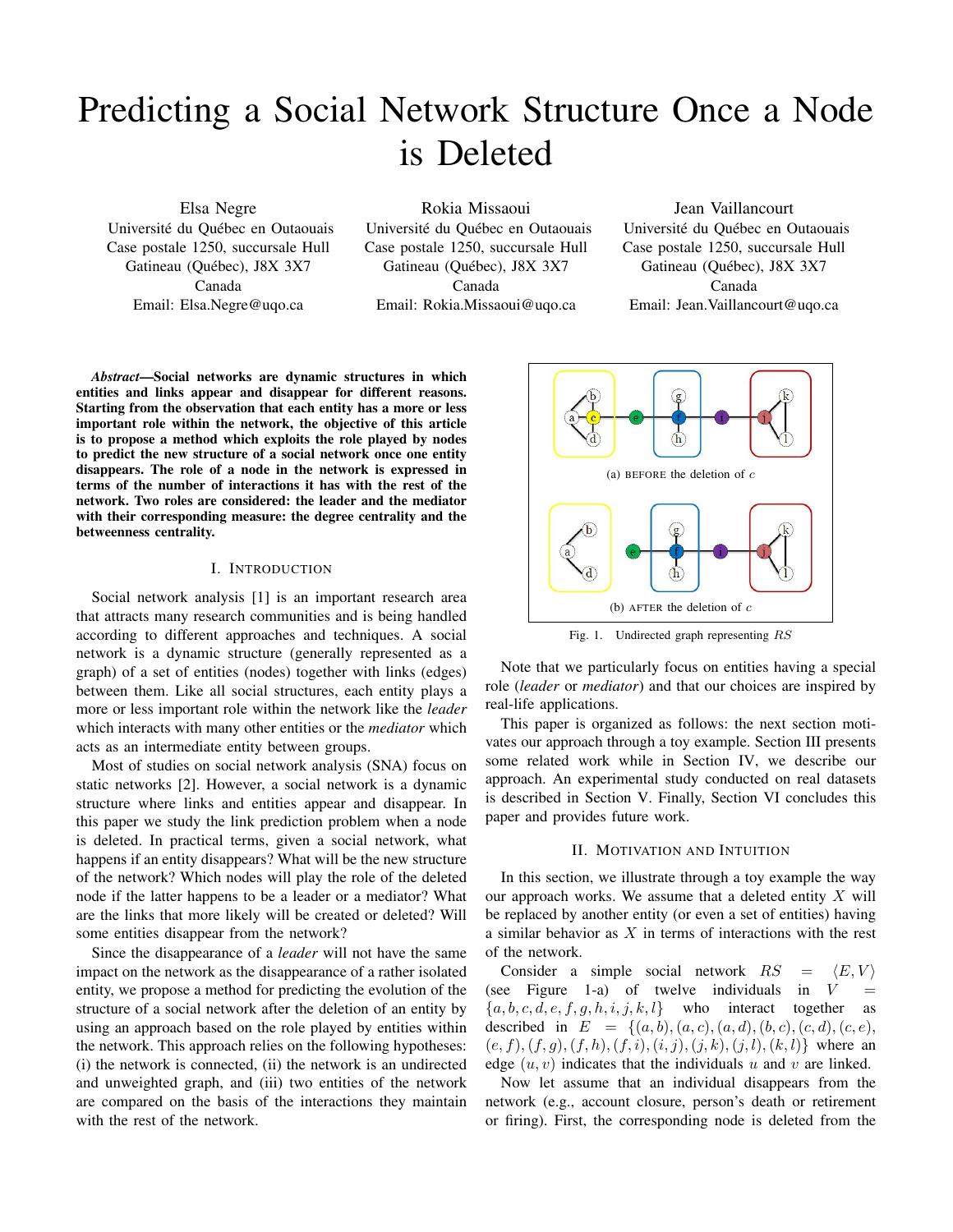

Fig. 2. Three predictions of network structure after the deletion of node c.

network as well as all the interactions associated with such a node. Then, one or many substitutes of the deleted node will be sought, mainly in case the vanished entity has played the role of a leader or a mediator in the network. The question is the following: what is the impact of this disappearance on the remaining individuals? Will some individuals form a clique for example? This will depend on the structure of the network and on the role of the deleted node in that network.

Assume the disappearance of the node  $c$  (see Figure 1-a), which is, in our example, a *leader*, i.e., a node having the most important number of interactions with the other nodes of the network. The graph becomes the one in Figure 1-b after the deletion of c. A new *leader* can then emerge from existing nodes and may inherit links that the deleted node had with other nodes. In our example, after the deletion of  $c$ , the node  $f$  is the one having the higher number of interactions with the remaining nodes. Node  $f$  can then be a substitute for  $c$  and the former interactions between  $c$  and the other nodes can be transferred to  $f$  (see Figure 2-a).

Another replacement alternative is to restrict the search for the substitute(s) to the community of the deleted node because entities of the same community tend to share some common interests. In our example, the community of  $c$  contains the nodes  $a, b$  and  $d$ . After the deletion of  $c$ , the node  $a$  is the one having the highest number of interactions with the remaining nodes. Node  $a$  can then replace the former leader  $c$  and the existing interactions between  $c$  and the other nodes are added to  $a$  (see Figure 2-b).

Another possibility is the occurrence of new interactions without the emergence of a *leader*. It could be the case of a friend group where, after the departure of a leader, the remaining friends mutually enforce their interactions. In our example,  $c$  was linked to  $a$ ,  $b$  and  $d$ . After the deletion of  $c$ ,

the three remaining nodes are going to interact unless one of them becomes a *leader* (see Figure 2-c).

Notice that if the deleted node has a weak interaction with the rest of the network and therefore is neither a leader nor a mediator, then there is no need to find a substitute or create new links between some existing nodes. In our example, the deletion of h from the initial network does not lead to the identification of a substitute or the insertion of new links.

In this paper, we propose a role-based method and procedures to predict the structure of a social network when a node disappears. Three typical cases of the role played by the deleted node are considered: leader, mediator and other. The last one occurs when a node is neither a leader nor a mediator.

# III. RELATED WORK

Many social network evolution models have been proposed. However, they are mainly based on adding nodes or links. Dynamic networks are a kind of graphs [3], [4] in which nodes and links can be added and/or deleted. In such networks, links are generally added/created by combining triadic closure and focal closure [4] through non deterministic approaches generally limited to geodesic neighborhood<sup>1</sup>. The deletion of a node leads to the deletion of the adjacent links and the substitution of the deleted node by another one [4]. However, when nodes are not much connected to the network, this substitution seems not necessary.

There are many social network prediction methods. The studies in [5] and [6] focus on predicting new links but exclusively in non-dynamic social networks. In [5], the objective is to define approaches to link prediction based on measures that exploit the proximity of nodes within a network. More precisely, the idea is to identify proximity measures that efficiently predict the new links that will likely happen in the future in a social network by assuming that two close nodes have a greater probability to be linked. An experimental comparison of a set of measures (e.g., shortest-path distance, Adamic-Adar distance and common neighbor measure) and their impact on the quality of link prediction is proposed. In [6], the authors take into account the evolution of a network over time by integrating edge weights (potentially derived from temporal characteristics) into existing link prediction methods. They also investigate a new testing method to compute the performance of prediction algorithms in ranking the neighbor nodes of a selected node. Finally, the issue raised in [7] is close to ours since the authors propose a Bayesian approach to predict which node of the network will replace a given deleted node. However, the link prediction problem is not studied and the authors focus on networks where nodes are organized into a hierarchy so that the "substitute" and the "deleted" node are preferably at the same level of the hierarchy.

In this paper, we propose a method to predict the new structure of a social network once a node is deleted. It consists

<sup>&</sup>lt;sup>1</sup>Note that the triadic closure is the probability that B is linked to C knowing that A is already linked to B and C. The focal closure is the probability that A and B that share an interest, interact. The geodesic neighborhood of A is the set of nodes located at a geodesic distance from A (in terms of link number).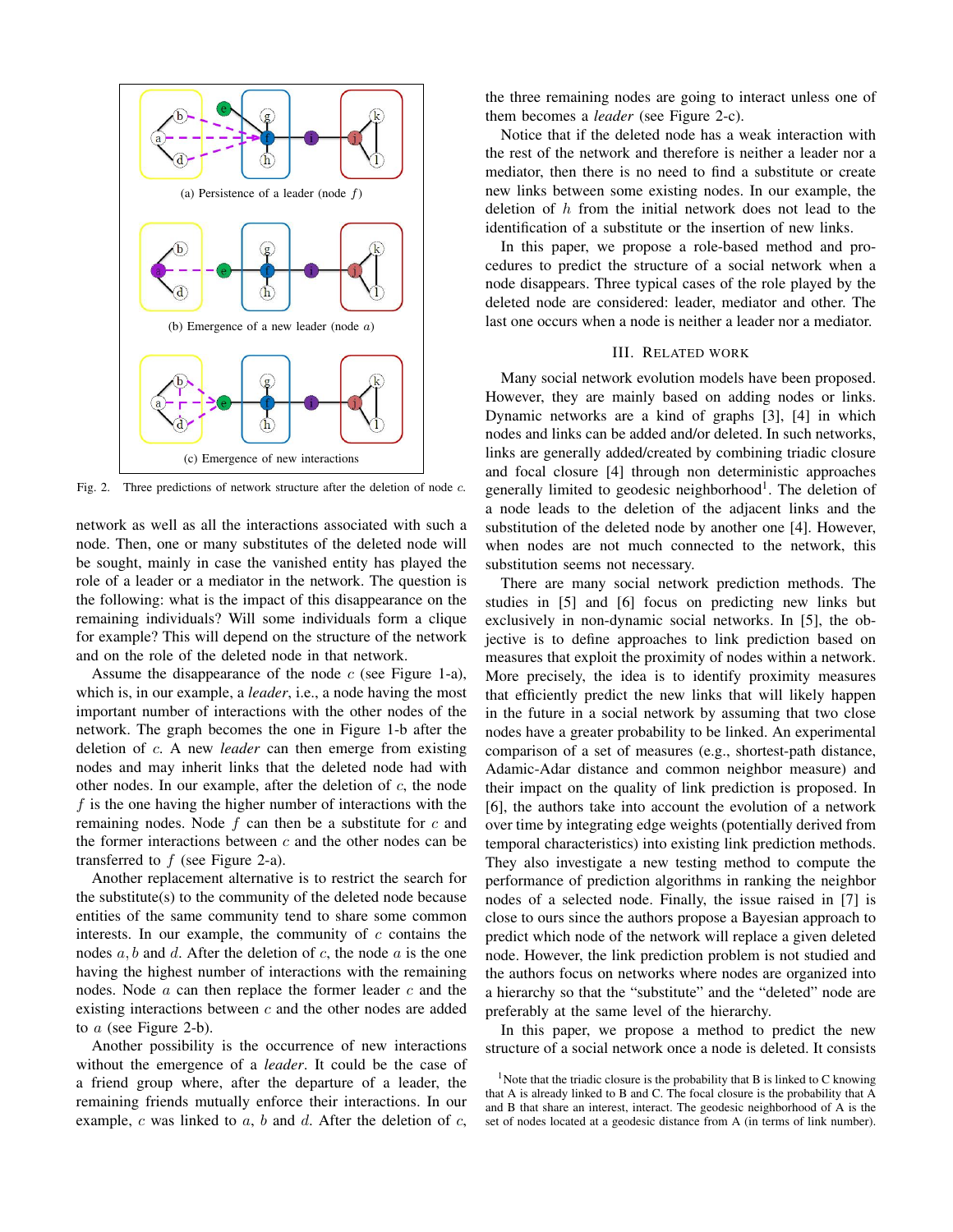to find one or possibly many substitute(s) for the deleted node based on the importance of the interactions that hold between nodes. New links can then be established in the network and any isolated node is discarded.

# IV. PREDICTING A SOCIAL NETWORK STRUCTURE

In this paper, we propose a non-probabilistic approach based on the role played by nodes in a social network in terms of their interactions with other nodes to predict the new structure of that network after the deletion of one of its vertices. We recall that this method relies on the following hypotheses: (i) the proposed solution needs to keep the network connected, (ii) the network is an undirected and unweighted graph, and (iii) two entities of the network are compared on the basis of the interactions they maintain with the rest of the network.

Our problem can be stated as follows: assume that node  $X$ disappears from the network, we would like to (i) identify the node(s) of the network that will replace  $X$  and (ii) define the new structure of the network in terms of new and vanishing interactions among nodes. Substitution is possible when X acts either as a leader or a mediator and when one or many nodes emerge as substitute(s).

## *A. Definitions*

In the following we first recall definitions and formulae known in the literature to further present our approach and related notions.

*1) Indicators:* Many indicators were proposed in the literature in order to capture the importance of an entity within the network. For example, the *degree centrality* and the *betweenness centrality* of a given node [8] or a group of nodes [9] are valuable measures to use in a network  $RS = \langle E, V \rangle$ of n nodes.

Degree centrality for individual nodes helps identify central nodes or *leaders* which have the highest number of links within the network. Group degree centrality represents the number of nodes outside the group that are linked to elements of the group [9]. The *normalized* degree centrality and group degree centrality are computed as follows:

 $C_{D}^{RS}(i) = \frac{d(i)}{n-1}$  for a node i

 $C_{D}^{RS}(G) = \frac{|N(G)|}{n-|G|}$  for a group G of nodes

where  $d(i)$  is the degree (number of edges) of i, and  $N(G)$  is the set of nodes which do not belong to the group  $G$  but are adjacent to an element of the group.

Betweenness centrality is useful to identify *mediators* which are nodes that act as intermediate entities between other nodes. The betweenness centrality indicator<sup>2</sup> is computed as follows:

$$
C_{B}^{RS}(i) = \frac{\sum_{j < k} \frac{p_{jk}(i)}{p_{jk}}}{\frac{(n-1)(n-2)}{2}} \text{ for a node } i
$$
\n
$$
C_{B}^{RS}(C) = \frac{2 \times \sum_{j < k} \frac{p_{jk}(G)}{p_{jk}}}{\sum_{j < k} \frac{p_{jk}(G)}{p_{jk}}} \quad \text{for a group}
$$

 $C_B^{RS}(G) = \frac{P \wedge \sum_{j \leq k} \overline{P_{jk}}}{(n-|G|)(n-|G|-1)}$  for a group of nodes G where  $p_{jk}$  is the number of shortest paths between j and k and  $p_{ik}(i)$  (resp.  $p_{jk}(G)$ ) is the number of shortest paths between

|             | Degree     | <b>Betweenness</b> |
|-------------|------------|--------------------|
|             | centrality | centrality         |
| a           | 0.273      | 0.09               |
| b           | 0.182      |                    |
| $\mathbf c$ | 0.364      | 0.445              |
| d           | 0.182      | O                  |
| e           | 0.182      | 0.509              |
| f           | 0.364      | 0.709              |
| g           | 0.091      | O                  |
| h           | 0.091      | 0                  |
| i           | 0.182      | 0.436              |
| j           | 0.273      | 0.327              |
| k           | 0.182      | 0                  |
| 1           | 0.182      | O                  |
|             |            |                    |

TABLE I DEGREE AND BETWEENNESS CENTRALITY VALUES OF THE NETWORK RS.

# $j$  and  $k$  crossing  $i$  (resp.  $G$ ).

Using our illustrative example presented in Section II, Table I shows the value of degree centrality and betweenness centrality for each node in the network.

2) *Role:* We define the role  $r_X^{RS}$  of a given node X within the network  $RS = \langle V, E \rangle$  as an element of the finite set  $R =$ {Leader, Mediator, Other} such that

$$
r_X^{RS} = \begin{cases} \text{Leader} & \text{if } maxL - C_D^{RS}(X) \leq \lim L, \\ & \text{where } maxL \text{ is the maximal value of} \\ & \text{the observed degree centrality within} \\ \text{RS and } \lim L \text{ is a given threshold.} \\ & \text{Median if } maxM - C_B^{RS}(X) \leq \lim M, \\ & \text{where } maxM \text{ is the maximal value of} \\ & \text{the observed betweenness centrality} \\ & \text{and } \lim M \text{ is a given threshold.} \end{cases}
$$

The value of  $limL$  (resp.  $limM$ ) helps consider a deleted node as a leader (resp. mediator) whenever its degree centrality (resp. betweenness centrality) is in the interval  $\left[ maxL - \lim L \right]$ ,  $maxL$  (resp.  $(maxM - limM, maxM)$ ). The threshold  $limL$ (resp.  $limM$ ) can be perceived as the maximal deviation allowed from  $maxL$  (resp.  $maxM$ ) and can be determined by computing a user-defined ratio  $p$  of the maximal value  $maxL$  (resp.  $maxM$ ), i.e.,  $limL = p \times maxL$  (resp.  $limM =$  $p \times maxM$ ). When for example  $limL$  is null, this means that the role of leader is assigned to the deleted node if it has the highest degree centrality in the network. However, a non null value of  $limL$  allows (i.e., tolerates) a deviation from the highest value of degree centrality.

From Table I, one can see that  $maxL = 0.364$  and  $maxM = 0.709$ . With a ratio p equal to 30% of maxL and  $maxM$  respectively,  $limL = 0.1092$  and  $limM = 0.2127$ . With such values, the deleted node X has the role of a *leader* if it belongs to the set  $\{a, c, f, j\}$ , the role of a *mediator* if it corresponds to  $e$  or  $f$ , and *other* if it belongs to the set  $\{b, d, g, h, i, k, l\}.$ 

# *B. Proposed Approach*

As mentioned in [3] and [4], deleting a node from the network leads to deleting associated links. Based on the existing studies on link prediction and social network evolution,

<sup>&</sup>lt;sup>2</sup>An effective fast algorithm has been proposed by [10] to compute the betweenness centrality. Its complexity is  $\tilde{O}(nm + n^2 \log n)$  where m and n are the number of links and nodes in the network.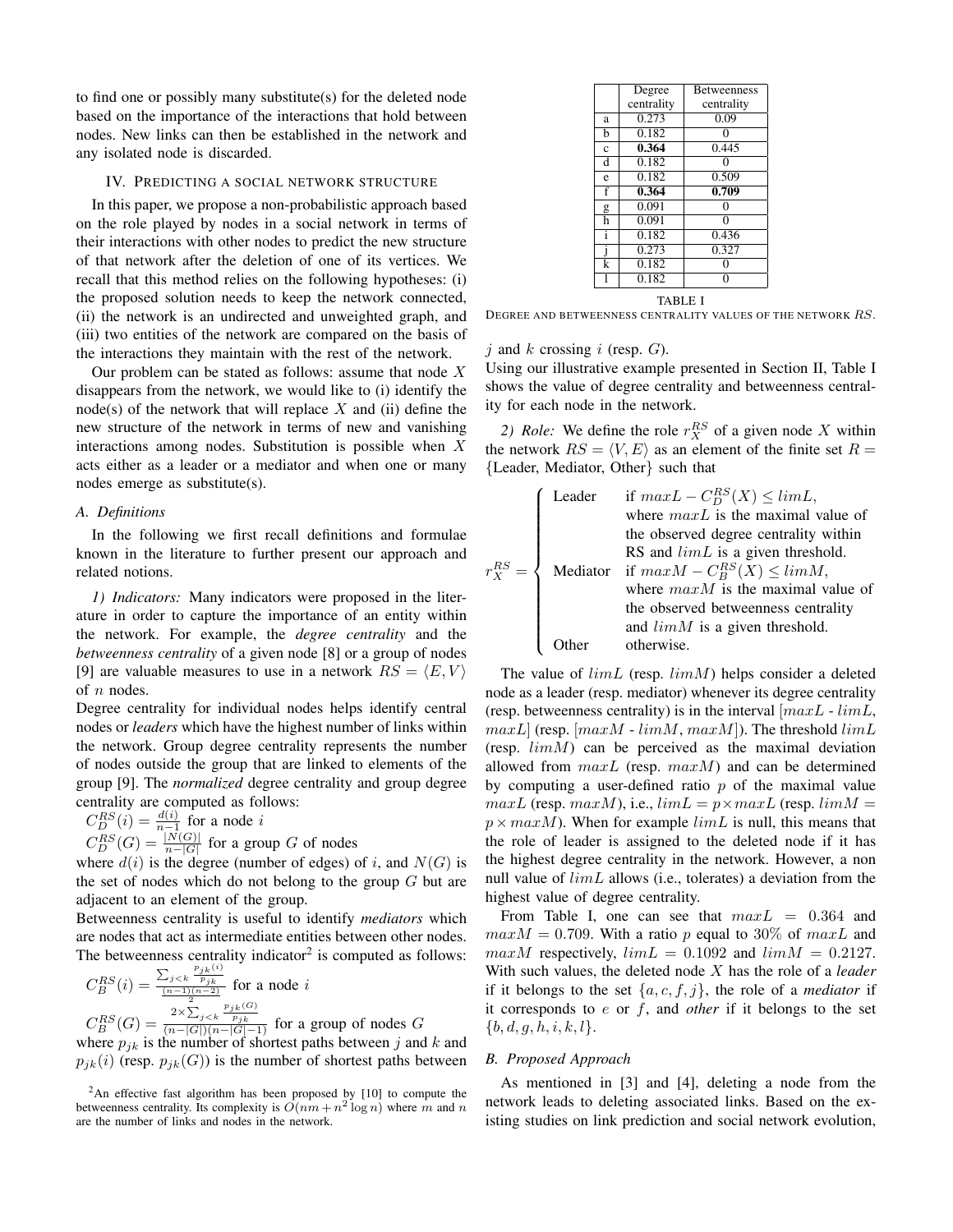we believe that predicting the social network structure after the deletion of a given node can not be limited to only the deletion (and possibly the insertion) of links but also to the identification of one or many nodes that can play a similar role as the deleted node. With this observation in mind and assuming that the network should return to a "normal state" after a node deletion, our approach proceeds in two steps: (i) predict, if possible, which node(s) of the network will replace the deleted node  $X$ , and (ii) predict the new interactions that will appear within the network.

For instance, if a *mediator* is deleted, then a new candidate for mediation is sought. However, if the deleted node is *other*, then its role is not very important within the network and hence no substitute will be sought.

As indicated earlier, our approach takes into account the number of links between nodes to predict the structure of the network after the deletion of one node. The three following cases are then considered.

*1) Leader:* If the deleted node L is a *leader*, i.e., it has a high degree centrality, then its links to other nodes are also deleted but the network should (if possible) exhibit at least one *leader*. That is why  $L$  is replaced with a new set of nodes  $L'$ which may contain one new *leader*, or nodes which separately are not *leaders*, but grouped together exhibit a leadership. Thereby, one finds  $L'$  and adds to  $L'$  enough links with some other nodes of the network to enforce the leadership of the elements in  $L'$ .

*2) Mediator:* If the deleted node M is a *mediator* between some nodes or groups of nodes, i.e., it has a high betweenness centrality, then its existing links with some other nodes are also deleted but the past interactions between nodes or groups of nodes via the deleted node should in some way persist through a new selected mediator. That is why  $M$  is replaced by a new set of nodes M' which may contain one new *mediator*, or nodes which separately are not *mediators* but grouped together form a mediator. Thereby, one finds  $M'$  and adds to  $M'$ enough links with some other nodes of the network to establish the role of of mediation of the elements in  $M'$ .

When the deleted node is a *leader* or a *mediator* and the set of substitutes is not empty, each substitute is linked with some other nodes of the network according to one of three established link options as defined by Procedure *Link* (see explanation below). However, if the set of substitutes is empty, then some nodes are linked with some other ones according to one of three possible link options using Procedure *CreateLinks* (see below). Then, the new network structure and the new set (possibly empty) of *leaders* or *mediators* are returned.

*3) Other:* If the deleted node has no role, i.e., it is neither a leader nor a mediator, then its links are also deleted but no substitute is sought because the node is not enough important to identify a substitute and generate new links with already existing nodes.

Once the new network structure is established, if some nodes are completely isolated, i.e., they are not linked with any other node, they are then deleted.

# *C. Algorithms*

In this section, we propose a main procedure (see Algorithm 1) called *PredictStruct* for predicting the social network structure after the deletion of one of its nodes. The algorithm has a complexity<sup>3</sup> of  $O(nm + n^2 \log n)$  and incorporates the two steps of our approach: the identification of the substitute(s) of the deleted node, and then the link management. Given a social network RS, a deleted node X, three parameters:  $\alpha$  (for the substitutes),  $\beta$  (for the links) as well as *lim* (for the role), the main procedure returns both the new predicted network  $RS'$ (where  $X$  disappears) and the new leader(s) or mediator(s) of  $RS'$ . The parameter  $\alpha$  represents the allowed relative deviation of the substitute indicator value from the indicator value of the deleted node. Using our illustrative example and  $\alpha = 0.1$ , the potential substitutes for the leader  $c$  are those having a degree centrality at least equal to  $0.364 \times (1 - 0.1) = 0.327$  in the network deprived from the deleted node and its associated links. This is the case of node  $f$  (see Table III-a). The parameter  $\beta$  represents the ratio of a given measure (degree centrality, betweenness centrality or common neighbors) of a current node  $i$  that another node  $w$  needs to have in order to be linked to i.

The first executed instruction in the main procedure identifies the role of  $X$  (as defined in Subsection IV-A2) via the function *Role*(X, RS, lim) which returns either *Leader*, or *Mediator*, or *Other* (Line 1). When X is a *leader*, the indicator used is the degree centrality  $(C_D)$  (Lines 3-5). When X is a *mediator*, the appropriate indicator is the betweenness centrality  $(C_B)$  (Lines 6-8). For these two cases (Leader and Mediator), the procedure looks for a set of nodes  $NR$  to replace X via Procedure *Substitutes*(X, RS, α, Indic) (Line 9 and Algorithm 2). If  $NR$  contains elements, each substitute  $nr \in NR$  is linked to some other nodes of the network via the function  $Link(nr, RS, OpLink, \beta, X)$  (see Lines 10-13 and further explanations). Otherwise (i.e., no substitute is found), the procedure links nodes of the network via the function *CreateLinks*(RS, OpCreateL, β, X) (Lines 14-16). Then, isolated nodes are deleted (Lines 18-20). Finally, the procedure computes the value of the two indicators for nodes of the predicted network  $RS'$  (Lines 21-22) and returns  $RS'$ as well as the sets  $L$  of leaders and  $M$  of mediators of that new network (Line 23).

Procedure *Substitutes*(X, RS, α, Indic) returns a set of nodes that replace the deleted node X according to the role of X. If  $Indic = C_D$ , *Substitutes* uses the degree centrality  $C_D$  to identify the *leaders*. If  $Indic = C_B$ , *Substitutes* uses the betweenness centrality  $C_B$  to determine the *mediators*.

Algorithm 2 describes the procedure *Substi* $tutes(X, RS, \alpha, Indic)$ . Given a social network RS, a deleted node X, a threshold  $\alpha$  and an indicator *Indic*, the procedure returns a set of nodes as substitutes for  $X$ . For that purpose, the procedure computes the value of the indicator

<sup>&</sup>lt;sup>3</sup>This complexity is explained by the dominant cost of the betweenness centrality calculation in a network having  $n$  nodes and  $m$  edges.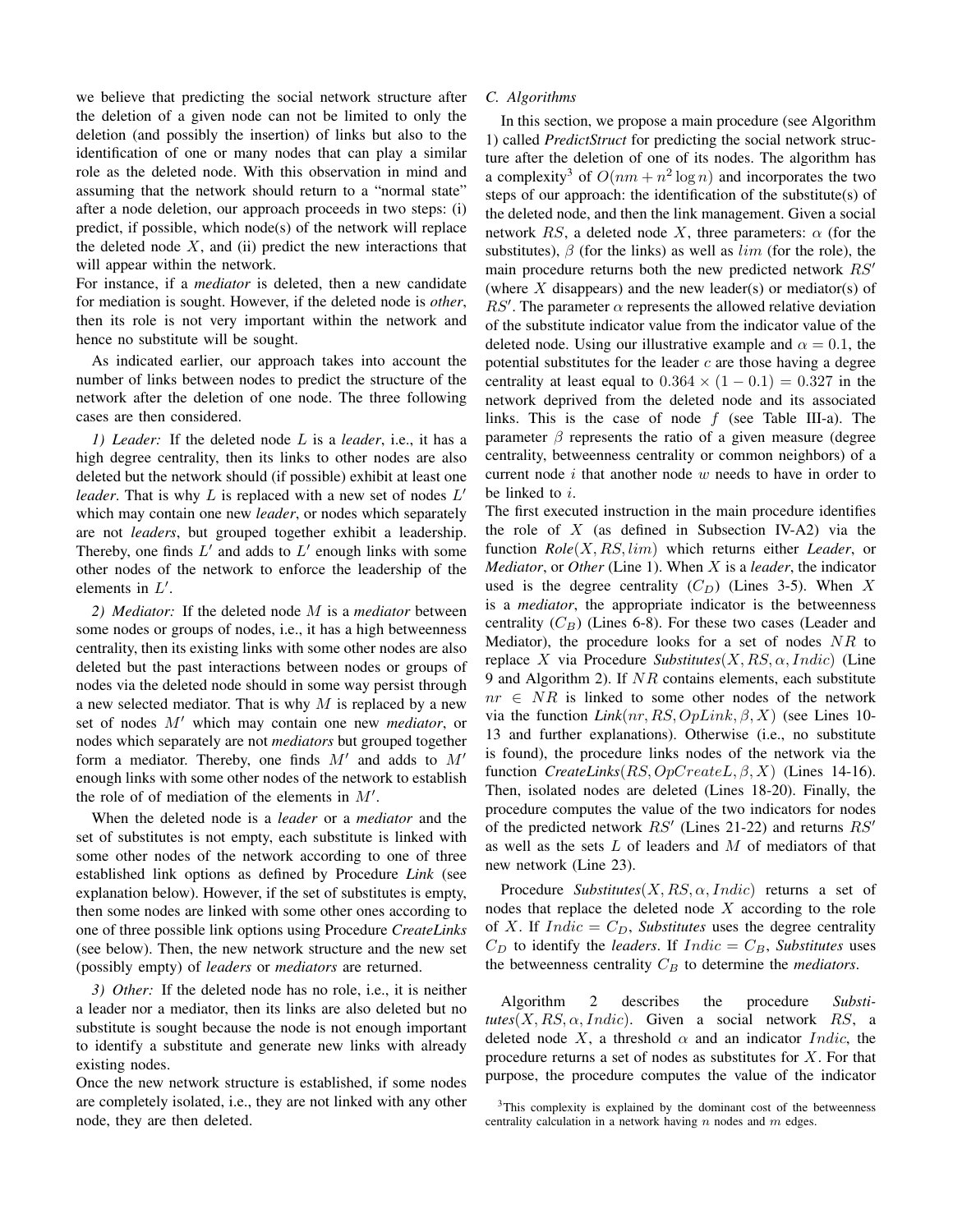| <b>PARAMETER</b> | <b>MEANING</b>                                                                                                                                  |
|------------------|-------------------------------------------------------------------------------------------------------------------------------------------------|
| lim              | Threshold for the role of a deleted node                                                                                                        |
| limL             | Possible value of <i>lim</i> in case of a leader                                                                                                |
| lim M            | Possible value of <i>lim</i> in case of a mediator                                                                                              |
| $\alpha$         | Relative deviation of the substitute indicator value<br>from the indicator value of the deleted node                                            |
| β                | Ratio of a given measure (e.g., degree centrality)<br>of a current node $i$ that another node $w$ needs to<br>have in order to be linked to $i$ |
| OpLink           | Options $IMP, OLD, or NGB$ to link a substi-<br>tute $i$ to another node $w$                                                                    |
| OpCreateL        | Options $IMPC,OLD, or NGBC$ to link nodes<br>when no substitute is found.                                                                       |

#### TABLE II MEANING OF PARAMETERS.

**Algorithm 1** PredictStruct(RS, X,  $\alpha$ ,  $\beta$ , OpLink, OpCreateL, lim)

# Require:

| $RS = \langle V, E \rangle$ : initial network,                                  |
|---------------------------------------------------------------------------------|
| $X$ : deleted node,                                                             |
| $\alpha$ , $\beta$ , $\lim$ : thresholds,                                       |
| $OpLink, OpCreateL$ : parameters for possible options.                          |
| <b>Ensure:</b>                                                                  |
| $RS' = \langle V', E' \rangle$ : new network,                                   |
| $L, M$ : sets of nodes Leader and Mediator of $RS'$ .                           |
|                                                                                 |
| $r_X^{RS} \leftarrow \text{Role}(X, RS, lim)$                                   |
| if $r_X^{RS} \neq$ OTHER then                                                   |
| if $r_X^{RS}$ = LEADER then                                                     |
| $Indic \leftarrow C_D$<br>5:                                                    |
| end if                                                                          |
| if $r_{\rm x}^{RS}$ = MEDIATOR then                                             |
| $Indic \leftarrow C_B$                                                          |
| end if                                                                          |
| $NR \leftarrow Substitutes(X, RS, \alpha, Indic)$<br>10:                        |
| if $NR \neq \emptyset$ then                                                     |
| for each $nr \in NR$ do                                                         |
| $RS' \leftarrow Link(nr, RS, OpLink, \beta, X)$                                 |
| end for                                                                         |
| 15:<br>else                                                                     |
| $RS' \leftarrow \text{CreateLinks}(RS, \text{OpCreateL}, \beta, X)$             |
| end if                                                                          |
| end if                                                                          |
| if $\exists y \in V'   \forall z \in V', z \neq y, \nexists e_{yz} \in E'$ then |
| 20:                                                                             |
| $V' \leftarrow V' - \{y\}$ //deletion of isolated nodes<br>end if               |
|                                                                                 |
| $L \leftarrow \{Leaders \ of \ RS'\}$                                           |
| $M \leftarrow \{Mediators \ of \ RS'\}$                                         |
| <b>return</b> $(RS', L, M)$                                                     |
|                                                                                 |

*Indic* of the nodes in the network  $RS' = \langle V', E' \rangle$ , i.e., without X and its associated links<sup>4</sup> (Lines 2-3) and stores the possible substitutes (in the set  $NR$ ) having an indicator value in  $RS'$  close to (i.e., deviating by a relative proportion  $\alpha$  from) the indicator value of X in RS (Lines 4-5). If NR contains more than one substitute, only one node z with the maximal indicator value (and possibly verifying some constraints) is returned as a substitute of  $X$  (Lines 8-10). If  $NR$  is empty (i.e., no substitute is found), then we compute a minimal group of nodes which has a sufficient indicator value to replace X via the function  $Group(RS', \alpha, Indic)$ (see Lines 11-14). The set  $NR$  containing the substitutes of  $X$  is finally returned (Line 15).

| <b>Algorithm 2</b> Substitutes( <i>X</i> , <i>RS</i> , $\alpha$ , <i>Indic</i> )      |  |
|---------------------------------------------------------------------------------------|--|
| <b>Require:</b>                                                                       |  |
| $X$ : the deleted node,                                                               |  |
| $RS = \langle V, E \rangle$ : initial network containing nodes and edges,             |  |
| $\alpha$ : threshold.                                                                 |  |
| <i>Indic</i> : degree or betweenness centrality indicator.                            |  |
| <b>Ensure:</b>                                                                        |  |
| $NR$ : set of potential substitutes for X                                             |  |
| $RS' \leftarrow \langle V' = V - \{X\}, E' = E - \{e_{Xj}, \forall j \in V\} \rangle$ |  |
| for each $w \in V'$ do                                                                |  |
| Compute $ValIndic(w, RS', Indic)$                                                     |  |
| if $ValIndic(w, RS', Indic) \ge (1-\alpha) \times ValIndic(X, RS, Indic)$<br>5:       |  |
| then                                                                                  |  |
| $NR \leftarrow NR \cup \{w\}$ //all possible substitutes                              |  |
| end if                                                                                |  |
| end for                                                                               |  |
| if $ NR  > 1$ then                                                                    |  |
| $NR \leftarrow SelectOne({z \in NR ValIndic(z, RS',Indic)}$ is maxi-<br>10:           |  |
| mal.) //Select one node having the best $ValIndic$ value                              |  |
| end if                                                                                |  |
| if $ NR  = 0$ then                                                                    |  |
| $NR \leftarrow Group(RS', \alpha, Indic)$                                             |  |
| //No substitute: set of nodes that form a group to replace $X$                        |  |
| $15:$ end if                                                                          |  |
| return $NR$                                                                           |  |
|                                                                                       |  |

## *D. Additional Functions*

Functions *Role*, *ValIndic*, *Group*, *Link* and *CreateLinks* can be briefly described as follows.

 $Role(i, R, lim)$  returns the role of a given node  $i$  within the network  $R$  by looking for the maximal values  $maxL$  and  $maxM$  among the network nodes and by comparing them to the threshold  $lim$  (as defined in Section IV-A2). In case i has two roles, it will be a *leader* if  $\frac{C_B^R(i)}{maxL} \ge \frac{C_B^R(i)}{maxM}$ . Otherwise, i will be a *mediator*.

*ValIndic(i, R, Indic)* returns the value of the indicator  $Indic$ (either the degree centrality or the betweenness centrality) of the node  $i$  within the network  $R$ .

*Group(R,*  $\alpha$ *, Indic)* returns the minimal subset G of V (where  $R = \langle V, E \rangle$ ) such that the value of the indicator *Indic* of G (as defined in Section IV-A1) has a relative deviation at most equal to  $\alpha$  from the indicator value of the deleted node.

*Link(i, R, OpLink, β, X)* links the substitute node i in R to other nodes in different manners depending on the chosen option  $OpLink$ . The considered options are:  $IMP$ ,  $OLD$  and *NGB. IMP* links *i* to a node *z* when  $C_{D}^{R'}(z)$  (resp.  $C_{B}^{R'}(z)$ ) represents at least a proportion  $\beta$  of  $C_D^{R'}(i)$  (resp.  $C_B^{R'}(i)$ ) in  $R'$ .  $OLD$  links  $i$  to nodes which were associated with the deleted node  $X$  in the initial network  $R$ , in order to maintain the previous interactions.  $NGB$  links i to node z if the latter has a number of common neighbors with i greater than  $\beta \times p$ 

<sup>&</sup>lt;sup>4</sup>Since we try to predict the network structure after the deletion of one of its nodes, it seems realistic to focus on the impact of this deletion on the network deprived of the deleted node.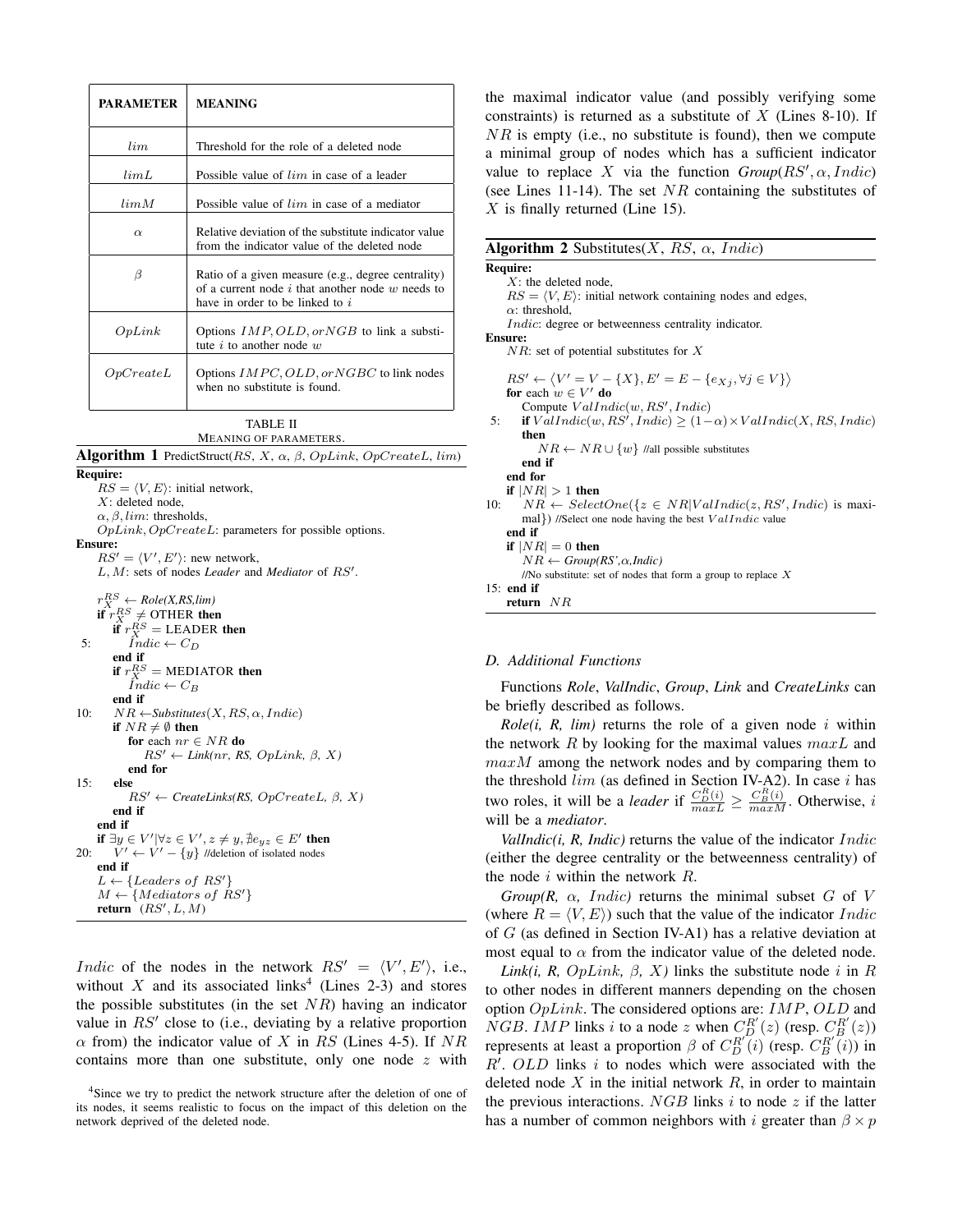

where  $p$  is the maximum number of common neighbors that i shares with other nodes.

*CreateLinks(R', OpCreateL,*  $\beta$ *, X)* is used when no substitute is found and aims to create links between nodes which were connected to the deleted node  $X$ . The kind of the link depends on the selected option of  $OpCreateL$  which can be  $CLIQUE$ ,  $IMPC$  or  $NGBC$ . The option  $CLIQUE$  forms a clique with the identified nodes while the option  $IMPC$ (resp.  $NGBC$ ) has the same meaning as  $IMP$  (resp.  $NGB$ ) associated with the function *Link*.

We are aware that the proposed approach handles typical situations rather than every possible situation. However, our approach can work decently in some extreme situations like in *complete networks* where every node is linked to all the remaining nodes, or in *star graphs* in which only one node is linked with the rest of the nodes. For complete graphs with  $n$ nodes, the algorithm returns a new complete graph with  $(n-1)$ nodes, deprived of the deleted node and its associated links. For star graphs with  $n$  nodes, no substitute of the central node exists. In such a case, the more realistic options for creating links between nodes are  $NGBC$  and  $IMPC$  and will more likely lead to a completely disconnected graph where every node will disappear.

As an illustration, let us consider the network  $RS$  given in Section II, Figure 1-a and Table I and let apply Procedure *PredictStruct*(RS, X, α, β, OpLink, OpCreateL, lim) with the following values:  $X = c$ ,  $\alpha = 0.1$ ,  $\beta = 0.9$ ,  $OpLink = OLD$ ,  $OpCreateL = CLIQUE$ , and  $lim =$ 0.1. The node  $c$  to delete has the role of a leader since  $0.364 - C_D^{RS}(c) = 0$  which is less than 0.1. The variable *Indic* will then take the value  $C_D$  (degree centrality). When Procedure *Substitutes* $(c, RS, 0.1, C_D)$  is called, node c and its associated links are first deleted from RS (see Figure 1 b). Then, node  $f$  is selected as the only possible substitute (see Table III-a) because its degree centrality in  $RS'$  is equal to 0.40 which is greater than  $0.364 \times (1 - 0.1) = 0.327$ . When Procedure  $Link(nr, RS, Oplink, \beta, X)$  is called with the following values:  $nr = f$ ,  $OpLink = OLD$ ,  $\beta = 0.9$ and  $X = c$ , we get the network RS' displayed in Figure 2-a where f is newly linked to the nodes that were attached to the deleted node c, i.e., nodes a, b and d. The *leader* of the new network is f while the *mediator* is also f (see Table III-b).

#### *E. Improvement*

*1) Intuition:* Looking for the substitutes within the whole network can be tedious and expensive. Let us consider for example a company where one of the leaders leaves (e.g., retirement or firing). Then, the company will look for a substitute that has many interactions with individuals either within the community of the individual that left the company, or even outside his own community. Restricting the search for the substitutes in a limited part of the network will reduce the processing time but assumes that a preprocessing of the network is conducted for community detection.

Consider the network RS given in Section II and Figure 1-a where we assume that three communities exist:  $C_1 = \{a, b, c, d\}, C_2 = \{f, g, h\}, \text{ and } C_3 = \{j, k, l\}.$  The substitutes of  $c$  can be searched within the community of  $c$ , i.e.,  $C_1$ . In that case, a possible substitute is a and a possible predicted network is the one of Figure 2-b. The substitutes of  $c$  can alternately be sought outside the community that contains  $c$ , like  $C_2$  for example. In that case, a possible substitute is  $f$  and the predicted network is the one of Figure 2-a.

*2) Communities:* The detection of communities in a network is an important issue in social network analysis [11] and has attracted many researchers in sociology, biology, computer science, and so on. A community is a kind of cluster where many edges link nodes of the same cluster and few edges link nodes of different clusters.

A commonly used approach to find communities is based on betweenness centrality [12] which avoids having isolated nodes but has high computational requirements. Another commonly used method is based on the modularity maximization [13] which calculates the quality of a particular clustering of a network into communities. Some further optimizations have been proposed. One of them is a parameter-free and easy-to-use approach [14]. Recent studies focus on community analysis and their evolution. For instance, [15] takes into account the known communities at time  $t$  to determine the communities at time  $t + 1$ .

A possible improvement of our approach is then to first determine the *cluster* or the *block* (of equivalent elements) in which the deleted node  $X$  holds to further restrict the search of substitutes to such group. Finding blocks of structurally equivalent elements from the network is done through the process of blockmodeling [16] which also allows the construction of a smaller comprehensible structure.

# V. EXPERIMENTS

In this section, we empirically evaluate the potential of our approach for predicting the structure of the network when a node disappears. To that end we use two real datasets detailed further. Our prototype is implemented in Java and the tests were conducted on a Core 2 Duo E6750 with 2.66GHz and 3.23Go of RAM running under Windows XP.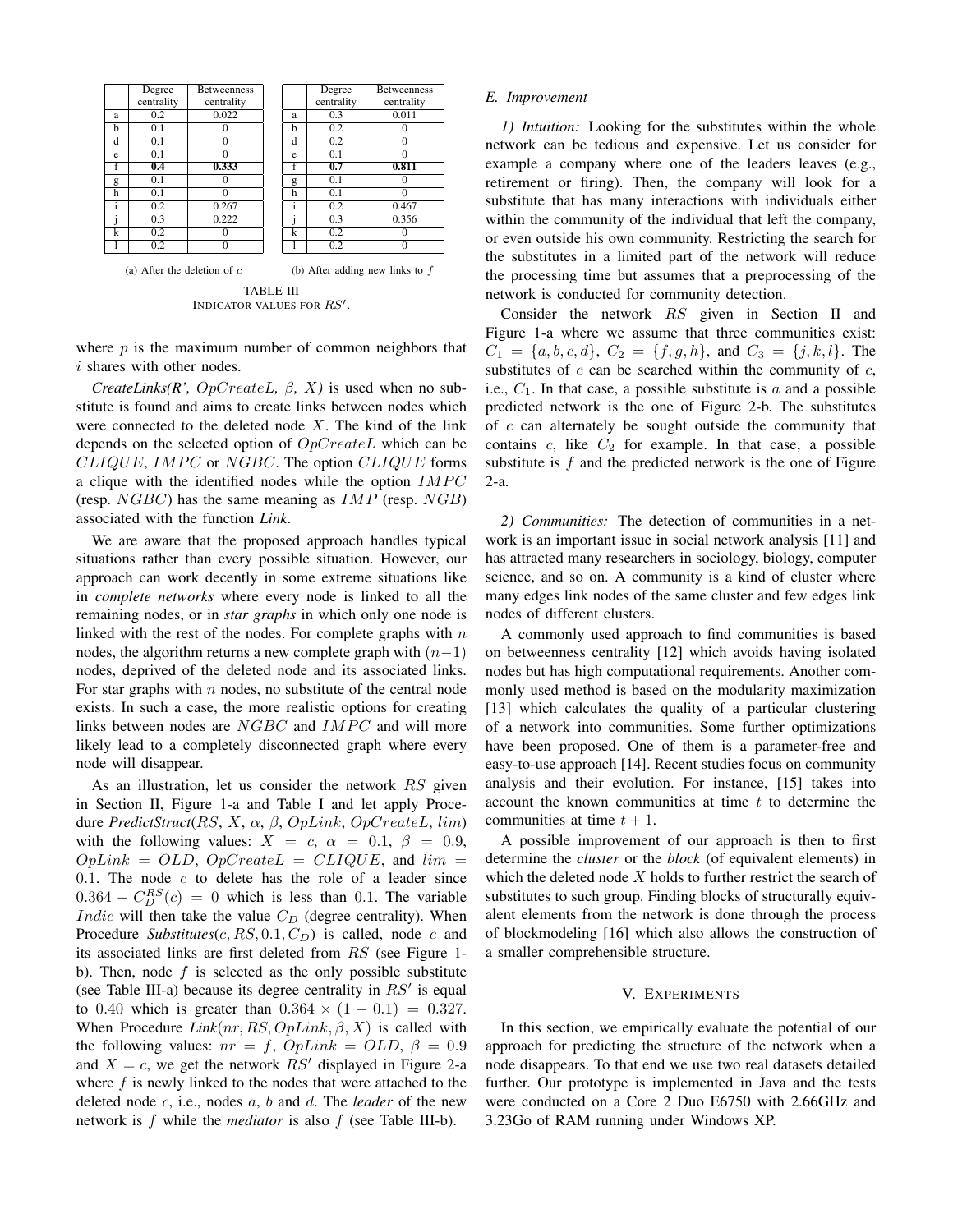# *A. The datasets*

We use two commonly known and large undirected and unweighted networks that we respectively call COAUTHOR and POWER GRID<sup>5</sup>

The dataset *COAUTHOR* is a co-authorship network of scientists working on network theory and experiment, as established by Newman [17]. It contains 1589 nodes and 2742 links. The dataset  $POWER \, GRID$  is the largest downloadable network that represents the topology of the Western States Power Grid of the United States. The 4941 entities are transformers, substations, and so on while the 6594 interactions are highvoltage transmission lines. Hence,  $POWER$  GRID is about three times larger than COAUTHOR.

#### *B. Performance Analysis*

The experimentations conducted on the two datasets and presented here allow to evaluate the time needed to predict the network structure after the deletion of one of its nodes. Note that these two datasets have been evaluated for an important set of nodes, for each possible node role (*Leader, Mediator, Other*), for each possible option (*OLD, IMP, or NGB*) when substitutes exist ("WITH substitutes" on Figure 3) and for each possible option (*CLIQUE, IMPC, or NGBC*) when no substitute exists ("WITHOUT substitutes" on Figure 3). The overall mean time for the six options and the three roles is given through the "WITH and WITHOUT" chart<sup>6</sup> on Figure 3. Moreover, knowing that *Leader* and *Mediator* are similarly treated within the algorithm, performance results show that they perform similarly. Thus, no differentiation between the two roles is provided in the empirical results. Finally, note that the execution time here is the CPU time needed for detecting substitutes and adding new links.

Figure 3 shows that the execution time to predict the network structure after the deletion of one of its nodes increases with the network size. Moreover, this time is more important when no substitute exists than when a substitute or a group of substitutes is found. In fact, when substitutes exist, the system processes only these nodes. However, when no substitute exists, the system handles all the nodes of the network. Note that the high execution times for the  $POWER$  GRID dataset in Figure 3 are mainly due to the option NGBC which computes the common neighbors of two nodes in a network. However, the merit of the option NGBC is its ability to provide a good prediction based on the common neighbor measure as stated in [5].

#### *C. Substitute Quality Analysis*

To evaluate the quality of the prediction for substitutes, we use the classical recall and precision measures as well as the F-measure which are defined as follows:

Recall = 
$$
\frac{|S_{rel} \cap S_{retri}|}{|S_{rel}|}
$$
, Precision =  $\frac{|S_{rel} \cap S_{retri}|}{|S_{retri}|}$   
F-measure =  $\frac{2 \times (recall \times precision)}{(recall + precision)}$ 

<sup>5</sup>Available at http://www-personal.umich.edu/ mejn/netdata/

<sup>6</sup>This average time is slightly smaller than the case of "WITHOUT substitutes" due to the fact that the overall cost is biased by the small processing time of nodes whose role is *Other*.



Fig. 3. Mean time (in milliseconds) when substitutes exist or not.



Fig. 4. F-measure of the substitutes for the two datasets according to  $\alpha$ 

where  $S_{rel}$  is the set of relevant substitutes and  $S_{retri}$  is the set of substitutes retrieved by our main procedure.

In other tests we have noticed that the parameter  $\alpha$ , used to determine the substitutes, influences the number of (i) possible substitutes, (ii) added/deleted links and (iii) isolated nodes. As one can expect, substitute and link numbers increase when  $\alpha$ increases (and conversely the smaller  $\alpha$  is, the lower is the number of substitutes and links). The number of isolated nodes slightly decreases when  $\alpha$  decreases. This can be explained by the fact that the number of substitutes decreases, which leads to a reduced number of isolated nodes.

Figure 4 displays the recorded F-measure for each dataset according to the value of  $\alpha$ . It shows that the curves have a classical appearance and that smaller the substitute search interval is (i.e., the higher is  $1-\alpha$ ), the better is the F-measure. For the two datasets, the F-measure is higher than  $0.8$  for  $1 \alpha \geq 70\%$ , which is a good indication of the precision provided by our approach. The absence of values for COAUTHOR between 100% and 80% is due to the absence of substitutes.

# *D. Prediction Quality Analysis*

To evaluate the quality of our predicted network, we also use other features. Indeed, if we seek a predicted network close to the initial network, in terms of node role and network density, then we have to look for the mean gain (or loss) of density and indicator values (centrality degree,  $C_D$  and betweenness centrality,  $C_B$ ) after restructuring the network. In fact, a mean gain (or loss) close to 0 is sought because we seek "a return to normal" following the deletion of one of the nodes in the